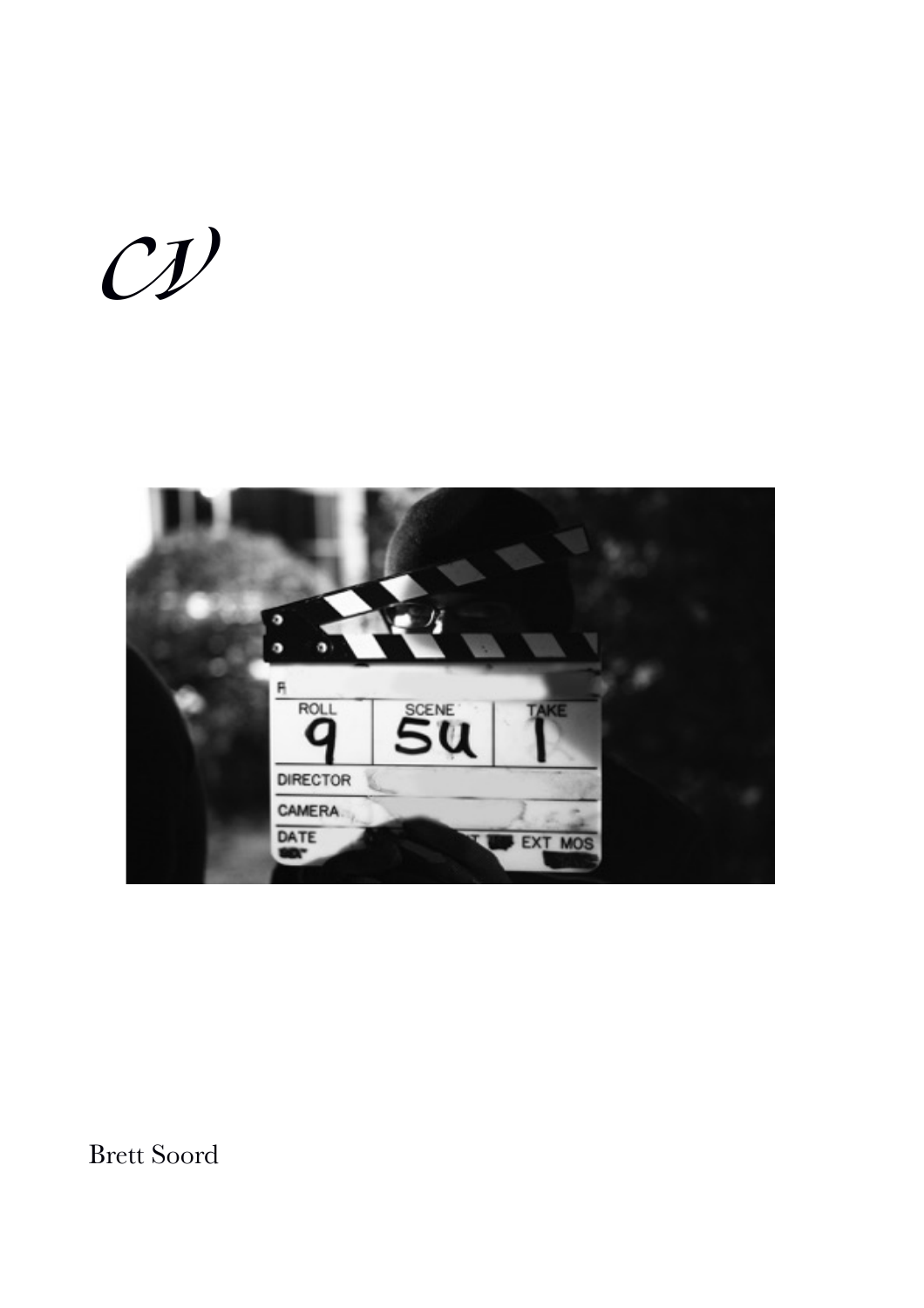## PERSONAL DETAILS

Brett Soord, 12th of February 1987

A: G01/126 Carlisle st St Kilda M: 0416 866 930 E: brettsoord@hotmail.com

# CAREER PROFILE/ OBJECTIVES

My main career objective is to work in a fun creative team environment. I like pushing my self and I'm always looking for my next challenge.

## TELEVISION CREDITS

2nd Unit Elex Offspring ( Gaffer Steve price Tim goodacre)

2nd Electrics/ Grips swing 2015- 2016 Neighbours ( Gaffer Chris Hocking, Key Grip Adam Vitolins)

4th Electrics 2014/2015 Glitch ( Gaffer Matty Beggs)

4th Electrics 2014 No where Boys ( Gaffer Matty Beggs)

3rd electrics 2014 Its a Date ( gaffer Michael Huges)

Komdo Dive Adventure 2013 2nd Underwater camera OP

Coasters 2013 (pilot Sky Sports) Camera/ Underwater OP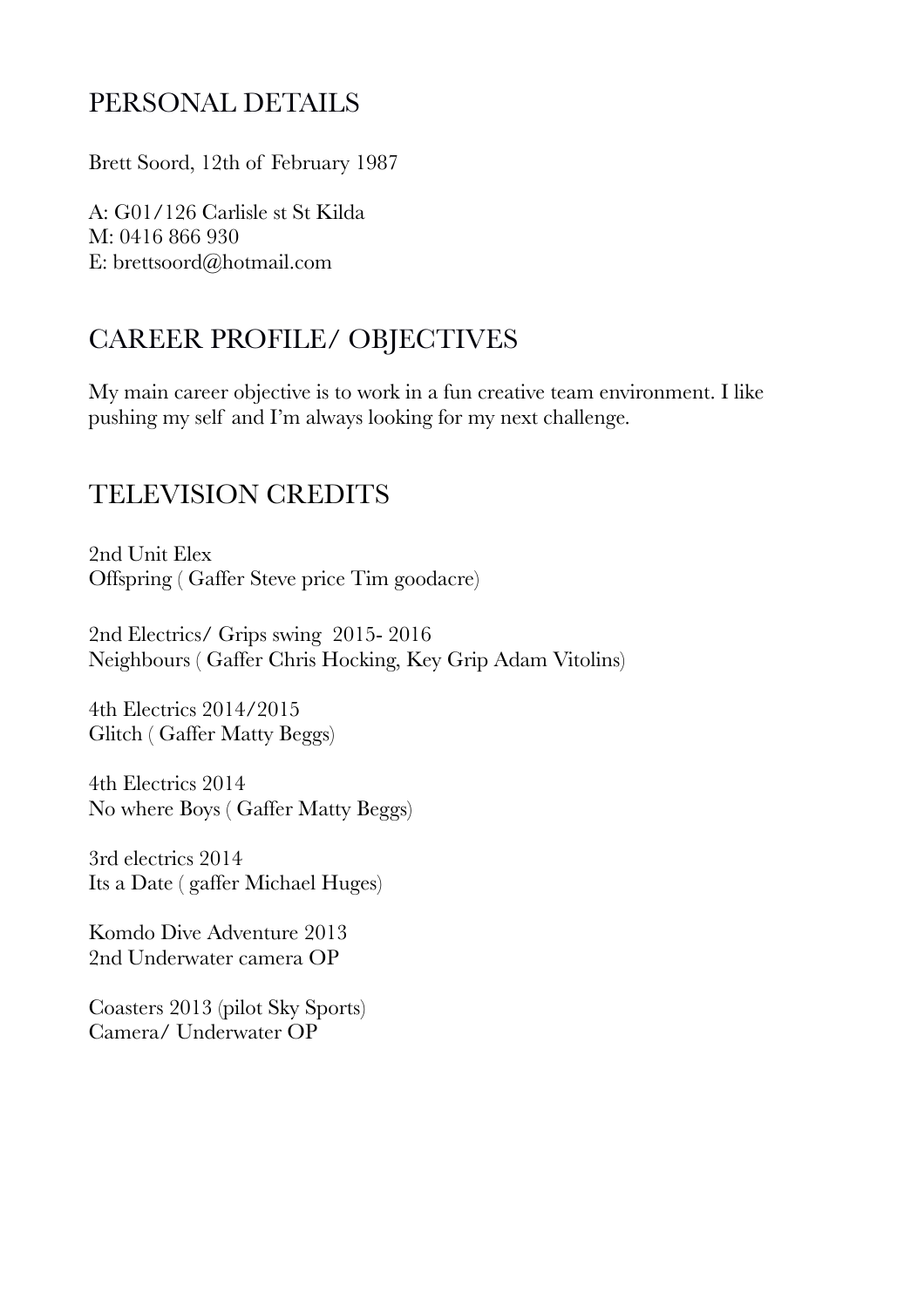## FILM CREDITS

Best Boy Grip/ Electrix Swinger 2015 " Scare Campaign" ( Gaffer Richard Rees jones, Key Grip Dan Mitton)

4th Electrics 2014 feature Film "sucker" ( Gaffer Chris Dewhurst)

Best Boy 2013 Short film " Dario" ( Gaffer Robbie Dewhurst)

Grip/ Gaffer Assistant 2013 short film "Tom" ( Key Grips: Dan Mitton, David Cross, Matt beggs)

Grip Assistant 2013 "Emo" (The musical)/DOP: Sky Davies/Key Grip: Dan Mitton

#### COMMERCIAL CREDITS

Best Boy 2015 Chemist commercial ( Gaffer Tom Hault)

Best Boy 2014 Save the children ( Gaffer Con Mancuso)

4th Electrics 2014 Milk Commercial ( Gaffer Chris Dewhurst)

Camera Operator 2013 "Streets Ice cream" (online viral commercial) Director Olivier mamet

Camera Operator 2012 " JAG" (Online car commercial) Director Olivier mamet

#### EDUCATION

Forrestfield Senior High school TEE  $2004$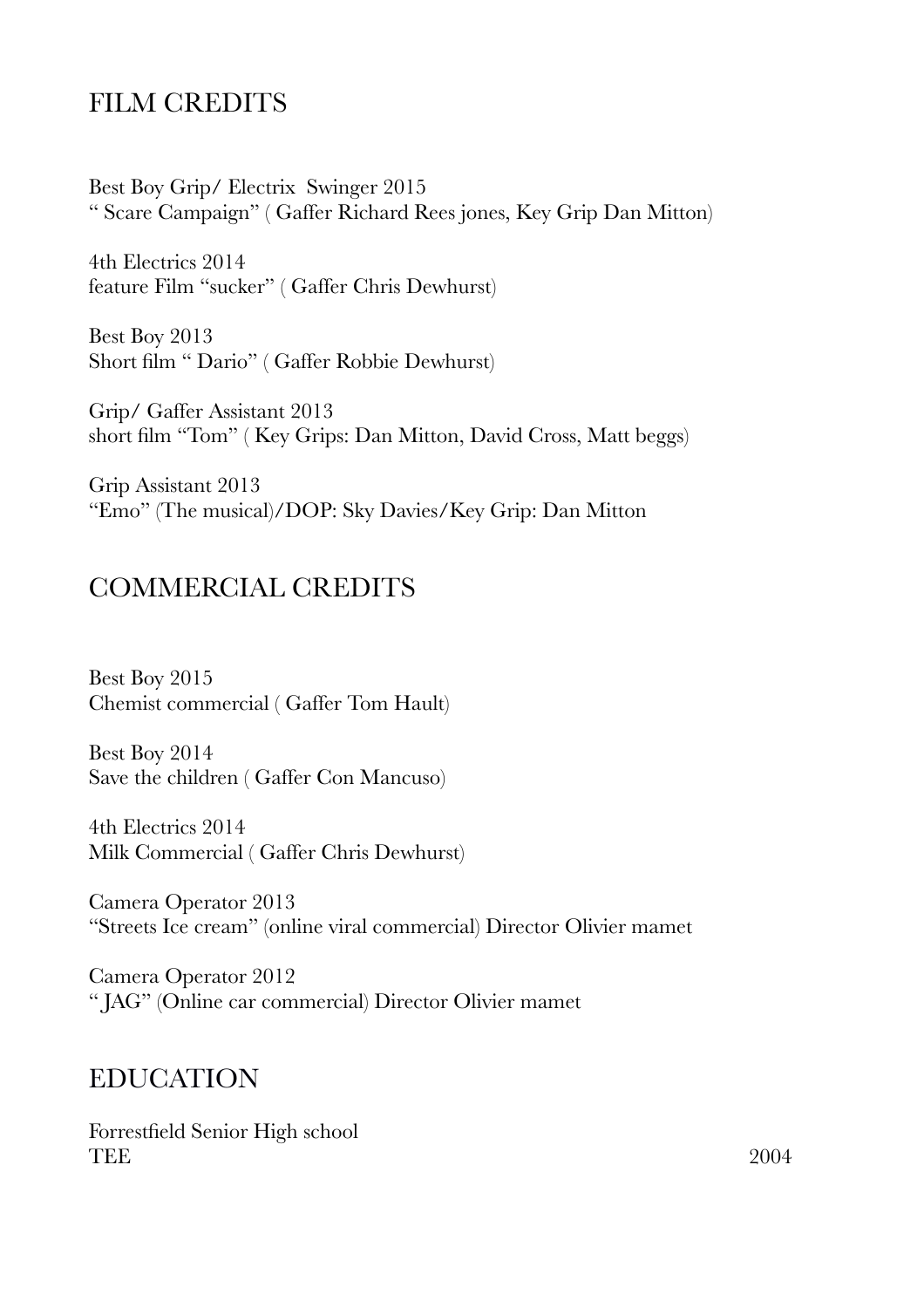#### FURTHER QUALIFICATIONS

| <b>NIDA</b>                                    |      |
|------------------------------------------------|------|
| Directing Intensive                            | 2005 |
| <b>CENTRAL TAFE</b>                            |      |
| Diploma in film and television                 | 2006 |
| AD SCHOOL                                      |      |
| High distinction in creative advertising       |      |
| High distinction in foundations of advertising | 2009 |
| <b>AWARDS</b>                                  |      |
| Make your make competition awards              | 2008 |
| Runner up in TVC category (writer/director)    |      |
| <b>MOFILM Cannes Lion Competition</b>          | 2010 |
| Runner up (writer/DOP)                         |      |

## CAREER ATTRIBUTES

- . On Set Lighting
- . Green screen and studio lighting
- . Camera operator/editor
- . Underwater videographer
- . Digital artist
- . Vision switcher
- . Extensive knowledge of live broadcasting
- . High-level organisational and time management skills
- . Interpersonal skills
- . Extensive knowledge of audio visual equipment
- . Planning and organisational skills
- . Excellent oral and written communication skills
- . Ability to work unsupervised and as a part of a team

## LICENSES

- . Forklift License
- . MR Truck License
- . Working In High Risk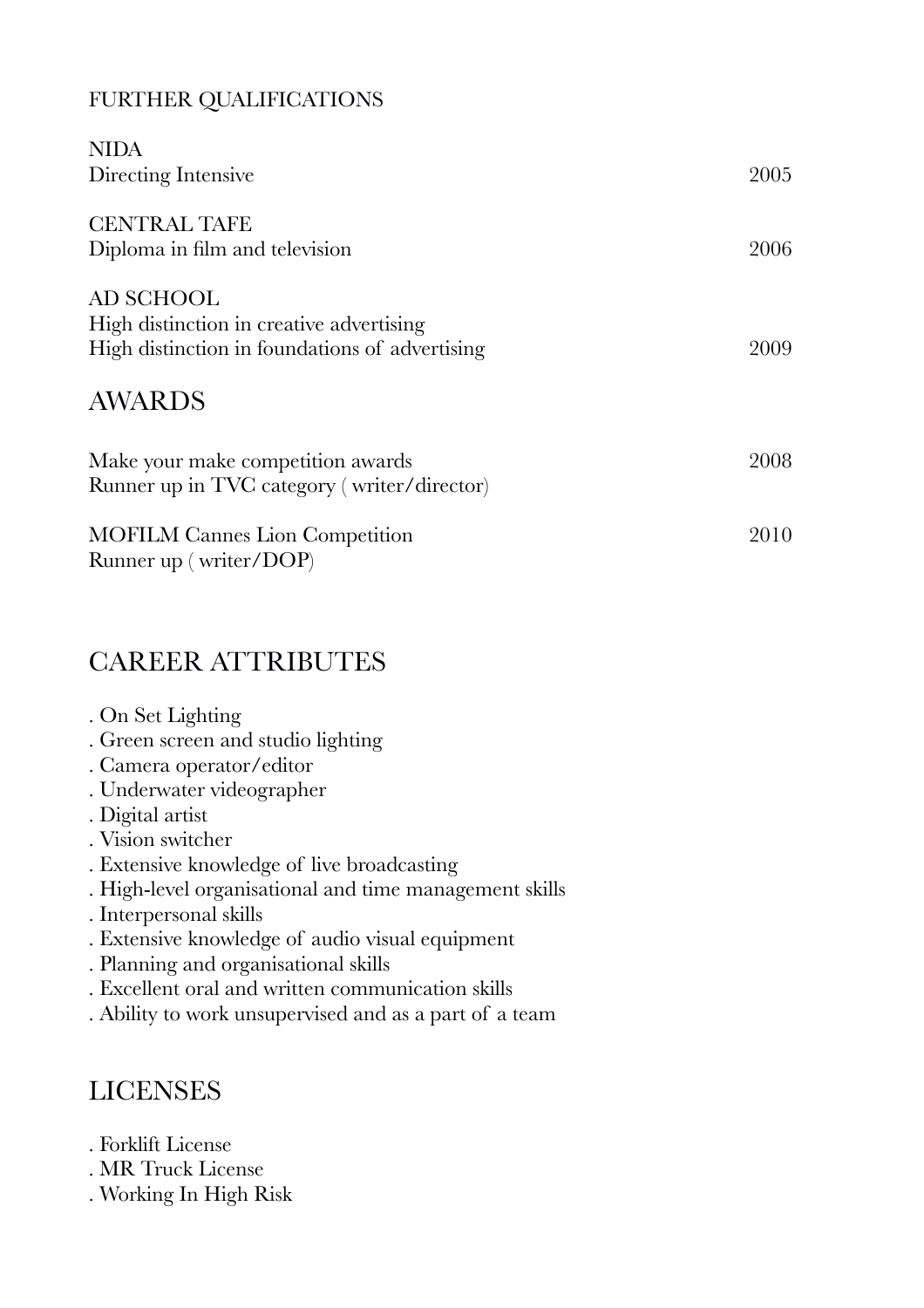- . Working with children
- . Deep Sea Diver
- . EWP license

## EMPLOYMENT HISTORY

LOCO TV (Online Television Station)

Camera Operator 2008 - 2010

Responsibilities

- . Created and optimised digital videos as well as uploading to the web
- . Digital camera operation and direction
- . Pitched creative concepts to clients
- . Produced, planned and schedules shoots
- . Set up large camera shoots
- . Vision switched live camera shoots
- . Conferred with supervisory personnel and others concerning filming of scenes
- . Worked closely with clients to obtain a precise brief
- . Assisted with quotations and contracts
- . Sold advertising and and segments for online television show's
- . Sourcing and booking external equipment as well as suppliers and production teams
- . Tracking and monitoring campaigns

## FREELANCE MEDIA CONTRACTOR

 2010 - Present

- . Coordinating and liaising with clients
- . Creating video and digital campaigns for all media platforms
- . Writing and conceptualizing briefs
- . Organising crew's for shoots and obtaining quotations
- . Shooting HD video's
- . Setting up large camera shoots for live broadcasts
- . Vision switching for live webcasts and broadcasts
- . Editing and converting digital footage
- . Colour grading and photoshopping footage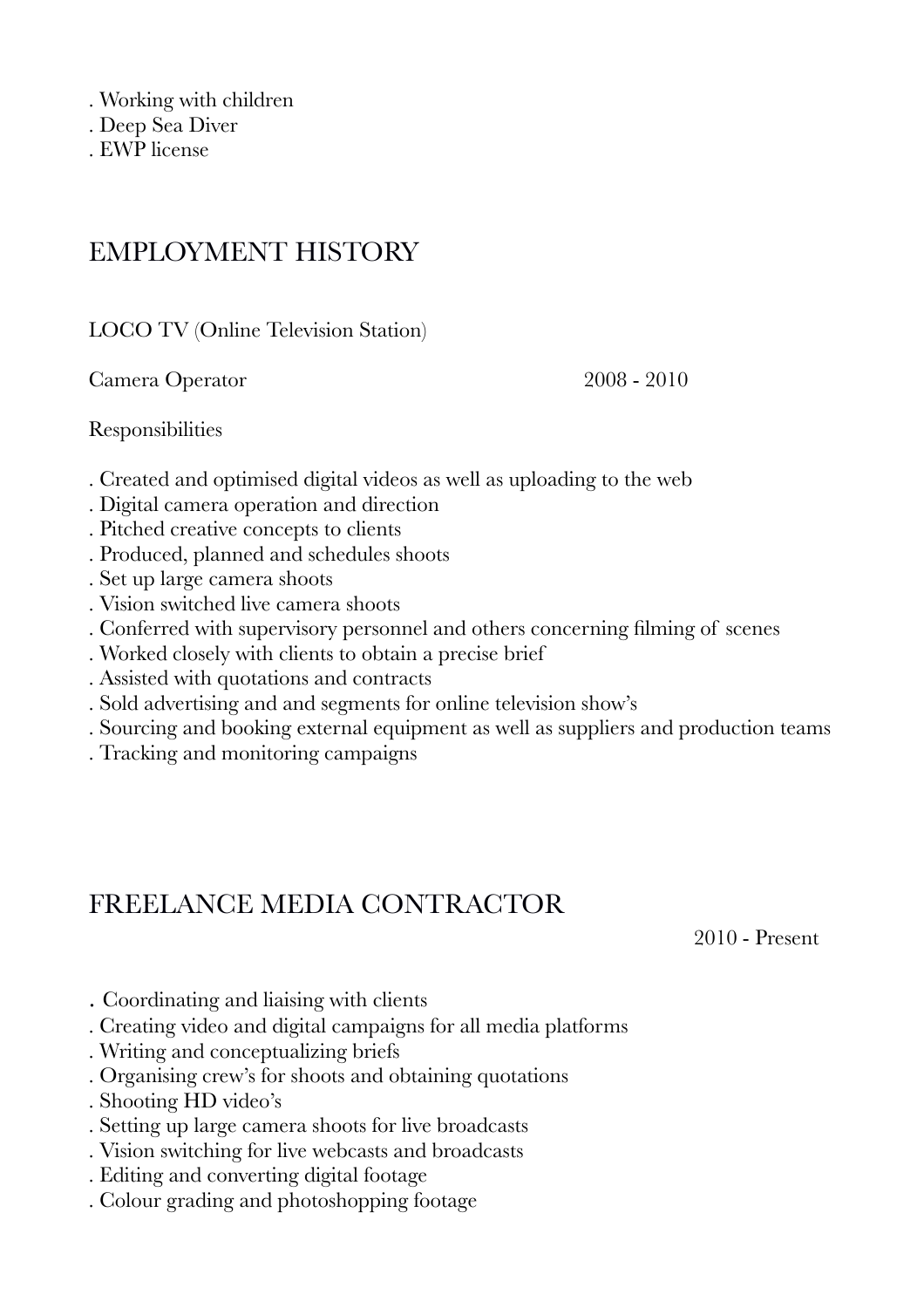- . Uploading and tracking videos for the web ( youtube, vimeo)
- . Creating likeable and exciting scripts
- . Setting up lighting for video/ photo shoots
- . Using after effects to create titles and 3D animations
- . Maintaining books and accounts
- . Running and maintaining a website
- . Mastering audio for web and television
- . Mixing sound and voice overs
- . Green screen shooting

## FREELANCE AUDIO/ VISUAL TECHNICIAN

 2011- Present

. Set up large staging and lighting rigs for concerts/events

- . Assisted with audio cable running and sound checks
- . Set up large camera shoots for sporting events and concerts
- . Installed home entertainment systems for businesses and residential purposes

#### **HOBBIES**

Stand Up comedy ( Brett Blake)

Stand up comedy is one of my true passions in life, nothing is more exciting than standing in front of a room full of two hundred people and trying hard to make them laugh... but than again nothing is more scary than two hundred people not laughing at you.

Diving:

I have been a diver for more than 3 years now and I am totally addicted to the sport.

#### **REFEREES**

Michael Hughes Gaffer 0417 533 264